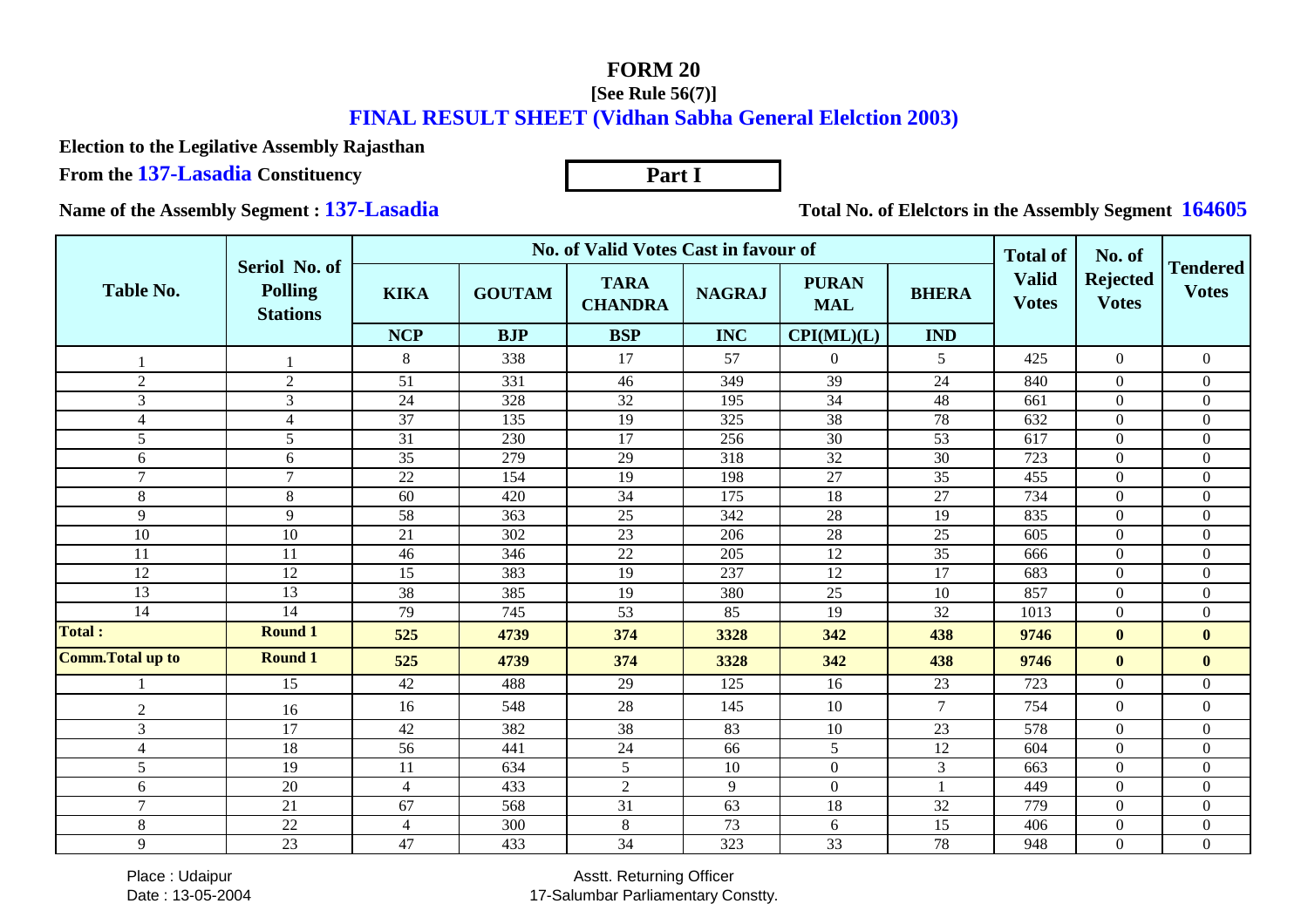|                          |                                                    | No. of Valid Votes Cast in favour of |                  |                               |                 |                            |                 |                              | No. of                          |                                 |
|--------------------------|----------------------------------------------------|--------------------------------------|------------------|-------------------------------|-----------------|----------------------------|-----------------|------------------------------|---------------------------------|---------------------------------|
| Table No.                | Seriol No. of<br><b>Polling</b><br><b>Stations</b> | <b>KIKA</b>                          | <b>GOUTAM</b>    | <b>TARA</b><br><b>CHANDRA</b> | <b>NAGRAJ</b>   | <b>PURAN</b><br><b>MAL</b> | <b>BHERA</b>    | <b>Valid</b><br><b>Votes</b> | <b>Rejected</b><br><b>Votes</b> | <b>Tendered</b><br><b>Votes</b> |
|                          |                                                    | <b>NCP</b>                           | <b>BJP</b>       | <b>BSP</b>                    | <b>INC</b>      | CPI(ML)(L)                 | <b>IND</b>      |                              |                                 |                                 |
| $\overline{10}$          | 24                                                 | 36                                   | 544              | 37                            | 79              | 23                         | 60              | 779                          | $\mathbf{0}$                    | $\boldsymbol{0}$                |
| $\overline{11}$          | 25                                                 | 17                                   | $\overline{511}$ | 24                            | 275             | 11                         | 12              | 850                          | $\boldsymbol{0}$                | $\boldsymbol{0}$                |
| $\overline{12}$          | 26                                                 | 50                                   | 539              | 29                            | 117             | 13                         | $\overline{42}$ | 790                          | $\mathbf{0}$                    | $\boldsymbol{0}$                |
| $\overline{13}$          | 27                                                 | 38                                   | 328              | $\overline{38}$               | 157             | $\overline{19}$            | 20              | 600                          | $\mathbf{0}$                    | $\boldsymbol{0}$                |
| $\overline{14}$          | 28                                                 | $\overline{25}$                      | 391              | $\overline{18}$               | 100             | 18                         | $\overline{19}$ | $\overline{571}$             | $\boldsymbol{0}$                | $\boldsymbol{0}$                |
| <b>Total:</b>            | Round 2                                            | 455                                  | 6540             | 345                           | 1625            | 182                        | 347             | 9494                         | $\bf{0}$                        | $\bf{0}$                        |
| <b>Comm. Total up to</b> | <b>Round 2</b>                                     | 980                                  | 11279            | 719                           | 4953            | 524                        | 785             | 19240                        | $\bf{0}$                        | $\bf{0}$                        |
|                          | 29                                                 | 37                                   | 354              | 22                            | 165             | 26                         | 31              | 635                          | $\overline{0}$                  | $\boldsymbol{0}$                |
| $\overline{c}$           | 30                                                 | 30                                   | 206              | 26                            | 409             | 24                         | 42              | 737                          | $\boldsymbol{0}$                | $\boldsymbol{0}$                |
| $\overline{3}$           | $\overline{31}$                                    | 79                                   | 387              | 27                            | 192             | 41                         | 41              | 767                          | $\mathbf{0}$                    | $\boldsymbol{0}$                |
| $\overline{4}$           | 32                                                 | 33                                   | 138              | 11                            | 65              | 11                         | 10              | 268                          | $\boldsymbol{0}$                | $\boldsymbol{0}$                |
| 5                        | $\overline{33}$                                    | $\overline{50}$                      | 157              | $\overline{26}$               | 107             | $\overline{17}$            | $\overline{38}$ | 395                          | $\boldsymbol{0}$                | $\overline{0}$                  |
| 6                        | 34                                                 | 57                                   | 443              | 23                            | 99              | $\overline{22}$            | 36              | 680                          | $\boldsymbol{0}$                | $\boldsymbol{0}$                |
| $\tau$                   | $\overline{35}$                                    | $\overline{32}$                      | 364              | $\overline{12}$               | 43              | $\overline{24}$            | 63              | 538                          | $\mathbf{0}$                    | $\boldsymbol{0}$                |
| 8                        | 36                                                 | 37                                   | 170              | 28                            | $\frac{126}{2}$ | 21                         | $\overline{50}$ | 432                          | $\mathbf{0}$                    | $\overline{0}$                  |
| 9                        | $\overline{37}$                                    | $\overline{45}$                      | 371              | 28                            | 83              | 20                         | 33              | 580                          | $\Omega$                        | $\boldsymbol{0}$                |
| 10                       | 38                                                 | $27\,$                               | 183              | 19                            | 230             | 40                         | 35              | 534                          | $\boldsymbol{0}$                | $\boldsymbol{0}$                |
| 11                       | $\overline{39}$                                    | $\overline{25}$                      | 375              | 38                            | 131             | $\overline{17}$            | 49              | 635                          | $\mathbf{0}$                    | $\boldsymbol{0}$                |
| $\overline{12}$          | 40                                                 | $\overline{15}$                      | 465              | $\overline{12}$               | 89              | $\overline{7}$             | 14              | 602                          | $\boldsymbol{0}$                | $\overline{0}$                  |
| 13                       | 41                                                 | 72                                   | 691              | 44                            | 117             | 25                         | 58              | 1007                         | $\mathbf{0}$                    | $\boldsymbol{0}$                |
| 14                       | 42                                                 | $8\,$                                | $\overline{25}$  | $\overline{4}$                | 160             | $\overline{15}$            | 12              | 224                          | $\boldsymbol{0}$                | $\boldsymbol{0}$                |
| <b>Total:</b>            | <b>Round 3</b>                                     | 547                                  | 4329             | 320                           | 2016            | 310                        | 512             | 8034                         | $\bf{0}$                        | $\bf{0}$                        |
| <b>Comm. Total up to</b> | <b>Round 3</b>                                     | 1527                                 | 15608            | 1039                          | 6969            | 834                        | 1297            | 27274                        | $\bf{0}$                        | $\bf{0}$                        |
|                          | 43                                                 | 32                                   | 321              | 36                            | 290             | 45                         | 48              | 772                          | $\boldsymbol{0}$                | $\boldsymbol{0}$                |
| $\overline{c}$           | 44                                                 | 78                                   | 437              | 27                            | 203             | 20                         | 19              | 784                          | $\boldsymbol{0}$                | $\overline{0}$                  |
| $\mathfrak{Z}$           | $\overline{45}$                                    | 46                                   | 149              | 22                            | 539             | 69                         | 90              | 915                          | $\mathbf{0}$                    | $\overline{0}$                  |
| $\overline{4}$           | $\overline{46}$                                    | $\overline{36}$                      | 327              | 14                            | $\overline{32}$ | $\overline{13}$            | 40              | 462                          | $\boldsymbol{0}$                | $\mathbf{0}$                    |
| 5                        | 47                                                 | 30                                   | $\overline{126}$ | $\overline{18}$               | $\frac{1}{325}$ | 47                         | $\overline{57}$ | 603                          | $\mathbf{0}$                    | $\boldsymbol{0}$                |
| 6                        | 48                                                 | 75                                   | 308              | 26                            | 235             | 35                         | 69              | 748                          | $\mathbf{0}$                    | $\boldsymbol{0}$                |
| $\tau$                   | 49                                                 | 49                                   | 183              | 20                            | 190             | $\overline{25}$            | 56              | 523                          | $\mathbf{0}$                    | $\boldsymbol{0}$                |
| 8                        | 50                                                 | 36                                   | 247              | 21                            | 78              | 12                         | 19              | 413                          | $\boldsymbol{0}$                | $\boldsymbol{0}$                |
| 9                        | 51                                                 | $\overline{14}$                      | 143              | 31                            | 231             | $\overline{14}$            | $\overline{19}$ | 452                          | $\boldsymbol{0}$                | $\boldsymbol{0}$                |
| $\overline{10}$          | 52                                                 | $\overline{50}$                      | 479              | $\overline{16}$               | $70\,$          | $6\,$                      | $\overline{24}$ | 645                          | $\boldsymbol{0}$                | $\boldsymbol{0}$                |
| 11                       | $\overline{53}$                                    | 41                                   | 481              | 24                            | 177             | 16                         | 14              | 753                          | $\boldsymbol{0}$                | $\boldsymbol{0}$                |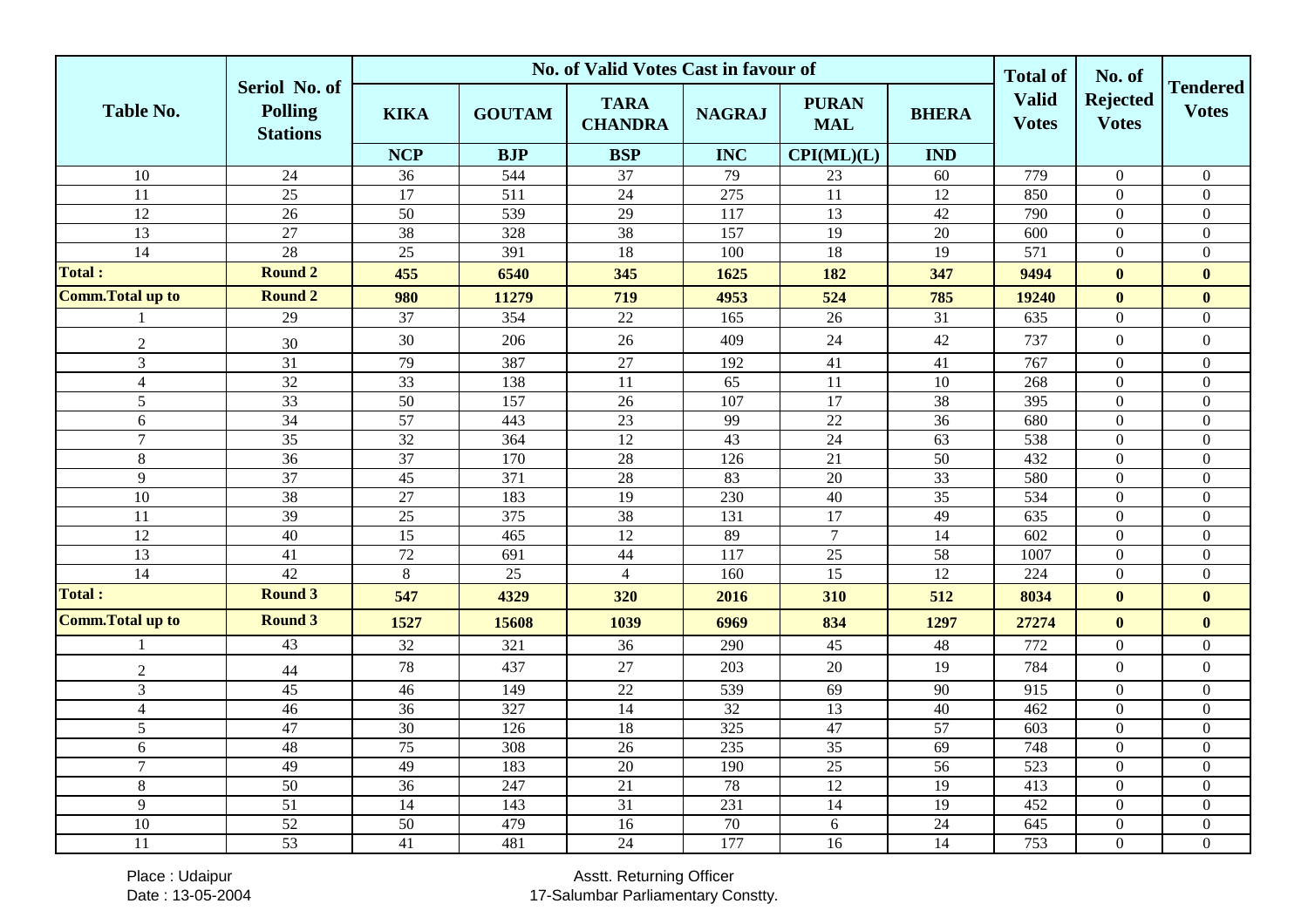|                          |                                                    | No. of Valid Votes Cast in favour of |                 |                               |                  |                            |                 |                                                 | No. of                          |                                 |
|--------------------------|----------------------------------------------------|--------------------------------------|-----------------|-------------------------------|------------------|----------------------------|-----------------|-------------------------------------------------|---------------------------------|---------------------------------|
| <b>Table No.</b>         | Seriol No. of<br><b>Polling</b><br><b>Stations</b> | <b>KIKA</b>                          | <b>GOUTAM</b>   | <b>TARA</b><br><b>CHANDRA</b> | <b>NAGRAJ</b>    | <b>PURAN</b><br><b>MAL</b> | <b>BHERA</b>    | <b>Total of</b><br><b>Valid</b><br><b>Votes</b> | <b>Rejected</b><br><b>Votes</b> | <b>Tendered</b><br><b>Votes</b> |
|                          |                                                    | <b>NCP</b>                           | <b>BJP</b>      | <b>BSP</b>                    | <b>INC</b>       | CPI(ML)(L)                 | <b>IND</b>      |                                                 |                                 |                                 |
| 12                       | $\overline{54}$                                    | 13                                   | 251             | 24                            | 173              | 18                         | 17              | 496                                             | $\overline{0}$                  | $\overline{0}$                  |
| $\overline{13}$          | 55                                                 | 34                                   | 160             | 16                            | 242              | 21                         | 25              | 498                                             | $\boldsymbol{0}$                | $\boldsymbol{0}$                |
| 14                       | 56                                                 | $\overline{15}$                      | 299             | 13                            | 82               | 11                         | 13              | 433                                             | $\mathbf{0}$                    | $\overline{0}$                  |
| Total :                  | <b>Round 4</b>                                     | 549                                  | 3911            | 308                           | 2867             | 352                        | 510             | 8497                                            | $\bf{0}$                        | $\mathbf{0}$                    |
| <b>Comm. Total up to</b> | <b>Round 4</b>                                     | 2076                                 | 19519           | 1347                          | 9836             | 1186                       | 1807            | 35771                                           | $\bf{0}$                        | $\mathbf{0}$                    |
|                          | $\overline{57}$                                    | $28\,$                               | 396             | 30                            | 187              | 18                         | 35              | 694                                             | $\boldsymbol{0}$                | $\mathbf{0}$                    |
| $\overline{2}$           | 58                                                 | 58                                   | 170             | $\overline{41}$               | 321              | 85                         | $\overline{45}$ | 720                                             | $\overline{0}$                  | $\boldsymbol{0}$                |
| 3                        | 59                                                 | 64                                   | 54              | 31                            | 539              | 60                         | 74              | 822                                             | $\boldsymbol{0}$                | $\boldsymbol{0}$                |
| $\overline{4}$           | $\overline{60}$                                    | $\overline{32}$                      | 128             | 21                            | 525              | 14                         | 14              | 734                                             | $\boldsymbol{0}$                | $\boldsymbol{0}$                |
| 5                        | 61                                                 | 40                                   | 252             | $\overline{25}$               | $\overline{202}$ | $\overline{12}$            | 21              | $\overline{552}$                                | $\overline{0}$                  | $\mathbf{0}$                    |
| 6                        | 62                                                 | 47                                   | 158             | 24                            | 498              | 55                         | 71              | 853                                             | $\mathbf{0}$                    | $\boldsymbol{0}$                |
| $\overline{7}$           | 63                                                 | 47                                   | 140             | $\overline{39}$               | 706              | 58                         | 68              | 1058                                            | $\overline{0}$                  | $\boldsymbol{0}$                |
| 8                        | 64                                                 | 27                                   | 363             | 31                            | 254              | $\overline{35}$            | 37              | 747                                             | $\boldsymbol{0}$                | $\boldsymbol{0}$                |
| 9                        | 65                                                 | 73                                   | 487             | 40                            | 332              | 39                         | 55              | 1026                                            | $\boldsymbol{0}$                | $\overline{0}$                  |
| 10                       | 66                                                 | 39                                   | 456             | 30                            | 126              | 25                         | 27              | 703                                             | $\boldsymbol{0}$                | $\mathbf{0}$                    |
| $\overline{11}$          | 67                                                 | 63                                   | 352             | 24                            | 185              | 13                         | $\overline{35}$ | $\overline{672}$                                | $\overline{0}$                  | $\overline{0}$                  |
| $\overline{12}$          | 68                                                 | $\overline{48}$                      | 311             | $\overline{37}$               | 349              | 38                         | 48              | 831                                             | $\boldsymbol{0}$                | $\mathbf{0}$                    |
| 13                       | 69                                                 | 65                                   | 362             | 29                            | 105              | 16                         | 33              | 610                                             | $\mathbf{0}$                    | $\boldsymbol{0}$                |
| 14                       | 70                                                 | $\overline{14}$                      | 218             | $\overline{13}$               | 372              | 9                          | $\overline{13}$ | 639                                             | $\boldsymbol{0}$                | $\boldsymbol{0}$                |
| <b>Total:</b>            | Round 5                                            | 645                                  | 3847            | 415                           | 4701             | 477                        | 576             | 10661                                           | $\mathbf{0}$                    | $\boldsymbol{0}$                |
| <b>Comm. Total up to</b> | Round 5                                            | 2721                                 | 23366           | 1762                          | 14537            | 1663                       | 2383            | 46432                                           | $\overline{0}$                  | $\overline{0}$                  |
| -1                       | 71                                                 | 6                                    | 353             | $8\,$                         | 483              | 14                         | 10              | 874                                             | $\mathbf{0}$                    | $\boldsymbol{0}$                |
| $\overline{2}$           | 72                                                 | $\overline{21}$                      | 320             | $\overline{23}$               | 309              | $\overline{4}$             | 5               | 682                                             | $\mathbf{0}$                    | $\boldsymbol{0}$                |
| $\mathfrak{Z}$           | 73                                                 | 22                                   | 567             | 15                            | 285              | $\overline{4}$             | 12              | 905                                             | $\boldsymbol{0}$                | $\boldsymbol{0}$                |
| $\overline{4}$           | 74                                                 | 13                                   | 326             | $\overline{7}$                | 343              | $\overline{2}$             | $\overline{4}$  | 695                                             | $\boldsymbol{0}$                | $\boldsymbol{0}$                |
| 5                        | 75                                                 | $\overline{31}$                      | 224             | $\overline{22}$               | 644              | 41                         | 65              | 1027                                            | $\boldsymbol{0}$                | $\mathbf{0}$                    |
| 6                        | 76                                                 | $\overline{45}$                      | 196             | 23                            | 517              | 47                         | 105             | 933                                             | $\boldsymbol{0}$                | $\boldsymbol{0}$                |
| $\overline{7}$           | 77                                                 | $\overline{25}$                      | 94              | $\overline{13}$               | 321              | 20                         | 32              | 505                                             | $\mathbf{0}$                    | $\boldsymbol{0}$                |
| 8                        | 78                                                 | 43                                   | $\overline{64}$ | 22                            | 534              | $\overline{35}$            | 45              | 743                                             | $\mathbf{0}$                    | $\boldsymbol{0}$                |
| 9                        | 79                                                 | 37                                   | 103             | 14                            | 336              | $\overline{25}$            | 47              | 562                                             | $\boldsymbol{0}$                | $\boldsymbol{0}$                |
| $\overline{10}$          | 80                                                 | $\overline{22}$                      | 194             | 21                            | 402              | 19                         | 40              | 698                                             | $\boldsymbol{0}$                | $\boldsymbol{0}$                |
| 11                       | 81                                                 | 40                                   | 214             | $\overline{18}$               | 242              | 29                         | 40              | 583                                             | $\boldsymbol{0}$                | $\mathbf{0}$                    |
| $\overline{12}$          | 82                                                 | $\overline{35}$                      | 129             | $\overline{17}$               | 178              | 17                         | 56              | 432                                             | $\boldsymbol{0}$                | $\boldsymbol{0}$                |
| 13                       | 83                                                 | $\overline{39}$                      | 148             | 28                            | 385              | 47                         | 67              | 714                                             | $\boldsymbol{0}$                | $\boldsymbol{0}$                |

Place : Udaipur Date : 13-05-2004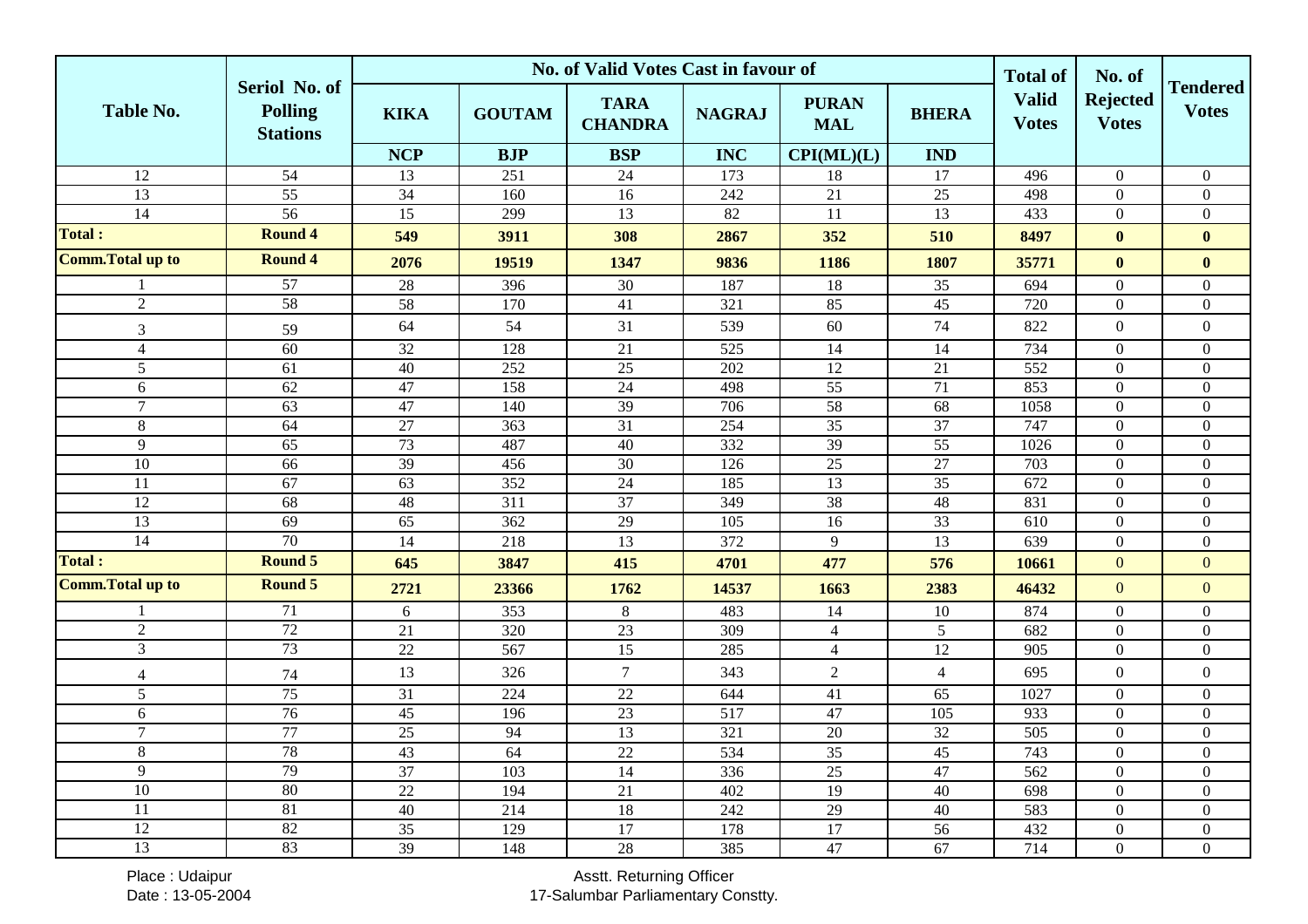|                          |                                                    | No. of Valid Votes Cast in favour of |                  |                               |                  |                            |                 |                              | No. of                          |                                 |
|--------------------------|----------------------------------------------------|--------------------------------------|------------------|-------------------------------|------------------|----------------------------|-----------------|------------------------------|---------------------------------|---------------------------------|
| <b>Table No.</b>         | Seriol No. of<br><b>Polling</b><br><b>Stations</b> | <b>KIKA</b>                          | <b>GOUTAM</b>    | <b>TARA</b><br><b>CHANDRA</b> | <b>NAGRAJ</b>    | <b>PURAN</b><br><b>MAL</b> | <b>BHERA</b>    | <b>Valid</b><br><b>Votes</b> | <b>Rejected</b><br><b>Votes</b> | <b>Tendered</b><br><b>Votes</b> |
|                          |                                                    | <b>NCP</b>                           | <b>BJP</b>       | <b>BSP</b>                    | <b>INC</b>       | CPI(ML)(L)                 | <b>IND</b>      |                              |                                 |                                 |
| 14                       | $\overline{84}$                                    | 66                                   | 175              | 27                            | 343              | 30                         | 52              | 693                          | $\boldsymbol{0}$                | $\mathbf{0}$                    |
| <b>Total:</b>            | Round 6                                            | 445                                  | 3107             | 258                           | 5322             | 334                        | 580             | 10046                        | $\mathbf{0}$                    | $\mathbf{0}$                    |
| <b>Comm. Total up to</b> | Round 6                                            | 3166                                 | 26473            | 2020                          | 19859            | 1997                       | 2963            | 56478                        | $\boldsymbol{0}$                | $\overline{0}$                  |
|                          | 85                                                 | 31                                   | 171              | 10                            | 264              | $27\,$                     | 36              | 539                          | $\mathbf{0}$                    | $\boldsymbol{0}$                |
| $\overline{2}$           | 86                                                 | 38                                   | 118              | 27                            | 535              | 62                         | 73              | 853                          | $\boldsymbol{0}$                | $\boldsymbol{0}$                |
| 3                        | 87                                                 | $\overline{51}$                      | 89               | $\overline{27}$               | 549              | $48\,$                     | 51              | 815                          | $\theta$                        | $\mathbf{0}$                    |
| $\overline{4}$           | 88                                                 | 64                                   | 370              | $\overline{32}$               | 207              | $\overline{30}$            | 44              | 747                          | $\boldsymbol{0}$                | $\mathbf{0}$                    |
| 5                        | 89                                                 | 16                                   | 234              | 21                            | 283              | 27                         | 23              | 604                          | $\mathbf{0}$                    | $\mathbf{0}$                    |
| 6                        | 90                                                 | $\overline{38}$                      | 235              | $\overline{26}$               | 293              | $\overline{41}$            | 42              | 675                          | $\overline{0}$                  | $\boldsymbol{0}$                |
| $\overline{7}$           | $\overline{91}$                                    | $\overline{24}$                      | 142              | 32                            | 269              | 38                         | $\overline{50}$ | 555                          | $\mathbf{0}$                    | $\boldsymbol{0}$                |
| 8                        | 92                                                 | 42                                   | 131              | 10                            | 156              | 21                         | 33              | 393                          | $\mathbf{0}$                    | $\boldsymbol{0}$                |
| 9                        | 93                                                 | $\overline{27}$                      | 142              | 9                             | 219              | $\overline{17}$            | 11              | 425                          | $\boldsymbol{0}$                | $\boldsymbol{0}$                |
| $\overline{10}$          | 94                                                 | 68                                   | 174              | $\overline{22}$               | 433              | 31                         | $\overline{51}$ | 779                          | $\boldsymbol{0}$                | $\boldsymbol{0}$                |
| 11                       | $\overline{95}$                                    | 30                                   | 291              | 19                            | 271              | 25                         | 18              | $\overline{654}$             | $\mathbf{0}$                    | $\mathbf{0}$                    |
| 12                       | 96                                                 | 48                                   | 188              | 23                            | 469              | 37                         | 70              | 835                          | $\mathbf{0}$                    | $\boldsymbol{0}$                |
| $\overline{13}$          | 97                                                 | 30                                   | 271              | $\overline{20}$               | 331              | $\overline{23}$            | $\overline{12}$ | 687                          | $\boldsymbol{0}$                | $\boldsymbol{0}$                |
| 14                       | 98                                                 | 39                                   | 185              | 24                            | 196              | 29                         | 23              | 496                          | $\boldsymbol{0}$                | $\boldsymbol{0}$                |
| <b>Total:</b>            | <b>Round 7</b>                                     | 546                                  | 2741             | 302                           | 4475             | 456                        | 537             | 9057                         | $\mathbf{0}$                    | $\overline{0}$                  |
| <b>Comm. Total up to</b> | <b>Round 7</b>                                     | 3712                                 | 29214            | 2322                          | 24334            | 2453                       | 3500            | 65535                        | $\mathbf{0}$                    | $\boldsymbol{0}$                |
|                          | 99                                                 | $\overline{32}$                      | 215              | 15                            | 228              | 14                         | 44              | 548                          | $\mathbf{0}$                    | $\boldsymbol{0}$                |
| $\sqrt{2}$               | 100                                                | 23                                   | 294              | 14                            | 189              | 16                         | 22              | 558                          | $\boldsymbol{0}$                | $\boldsymbol{0}$                |
| $\overline{3}$           | 101                                                | 28                                   | 101              | $\overline{17}$               | 540              | 35                         | 38              | 759                          | $\boldsymbol{0}$                | $\boldsymbol{0}$                |
| $\overline{4}$           | 102                                                | 70                                   | 36               | 18                            | 269              | 48                         | 305             | 746                          | $\boldsymbol{0}$                | $\boldsymbol{0}$                |
| 5                        | 103                                                | $\overline{31}$                      | 144              | 14                            | 382              | $\overline{32}$            | 52              | 655                          | $\mathbf{0}$                    | $\mathbf{0}$                    |
| 6                        | 104                                                | $\overline{65}$                      | 79               | $\mathfrak{S}$                | 89               | $\overline{15}$            | 235             | 488                          | $\boldsymbol{0}$                | $\overline{0}$                  |
| $\overline{7}$           | 105                                                | $\overline{17}$                      | 201              | 18                            | 149              | 21                         | 34              | 440                          | $\boldsymbol{0}$                | $\boldsymbol{0}$                |
| 8                        | 106                                                | 82                                   | $\overline{19}$  | $\overline{13}$               | 357              | 47                         | 101             | 619                          | $\mathbf{0}$                    | $\boldsymbol{0}$                |
| 9                        | 107                                                | $\overline{20}$                      | $\overline{35}$  | $\overline{15}$               | 334              | 40                         | 58              | $\overline{502}$             | $\boldsymbol{0}$                | $\boldsymbol{0}$                |
| 10                       | 108                                                | 37                                   | $\overline{56}$  | $\overline{14}$               | 381              | $\overline{42}$            | $\overline{64}$ | 594                          | $\Omega$                        | $\boldsymbol{0}$                |
| 11                       | 109                                                | 73                                   | 263              | $\overline{25}$               | 320              | 26                         | 31              | 738                          | $\boldsymbol{0}$                | $\boldsymbol{0}$                |
| $\overline{12}$          | 110                                                | 42                                   | 79               | 34                            | 460              | 42                         | $\overline{51}$ | 708                          | $\boldsymbol{0}$                | $\boldsymbol{0}$                |
| 13                       | $\overline{111}$                                   | 54                                   | $\overline{310}$ | 40                            | $\overline{318}$ | 49                         | 45              | 816                          | $\overline{0}$                  | $\boldsymbol{0}$                |
| $\overline{14}$          | 112                                                | $\overline{41}$                      | 124              | 18                            | 381              | $\overline{35}$            | 72              | 671                          | $\boldsymbol{0}$                | $\boldsymbol{0}$                |
| Total :                  | <b>Round 8</b>                                     | 615                                  | 1956             | 260                           | 4397             | 462                        | 1152            | 8842                         | $\overline{0}$                  | $\overline{0}$                  |

Place : Udaipur Date : 13-05-2004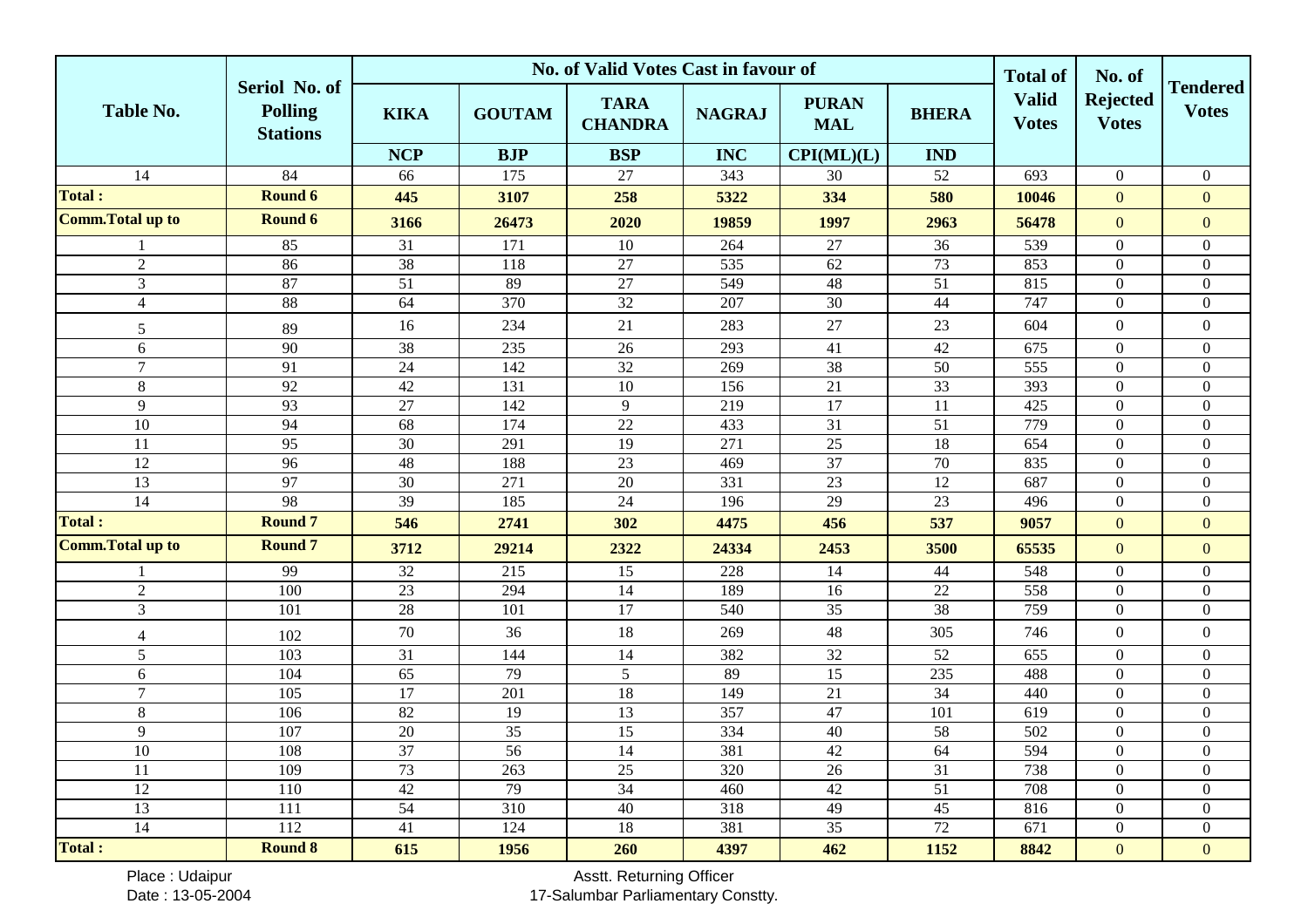|                          |                                                    |                 |                  | No. of Valid Votes Cast in favour of |                  |                            |                 | <b>Total of</b>              | No. of                          |                                 |
|--------------------------|----------------------------------------------------|-----------------|------------------|--------------------------------------|------------------|----------------------------|-----------------|------------------------------|---------------------------------|---------------------------------|
| <b>Table No.</b>         | Seriol No. of<br><b>Polling</b><br><b>Stations</b> | <b>KIKA</b>     | <b>GOUTAM</b>    | <b>TARA</b><br><b>CHANDRA</b>        | <b>NAGRAJ</b>    | <b>PURAN</b><br><b>MAL</b> | <b>BHERA</b>    | <b>Valid</b><br><b>Votes</b> | <b>Rejected</b><br><b>Votes</b> | <b>Tendered</b><br><b>Votes</b> |
|                          |                                                    | <b>NCP</b>      | <b>BJP</b>       | <b>BSP</b>                           | <b>INC</b>       | CPI(ML)(L)                 | <b>IND</b>      |                              |                                 |                                 |
| <b>Comm. Total up to</b> | <b>Round 8</b>                                     | 4327            | 31170            | 2582                                 | 28731            | 2915                       | 4652            | 74377                        | $\Omega$                        | $\mathbf{0}$                    |
|                          | 113                                                | 16              | 38               | 9                                    | 422              | 20                         | 20              | 525                          | $\overline{0}$                  | $\overline{0}$                  |
| $\overline{2}$           | 114                                                | 33              | 380              | 23                                   | 235              | 16                         | $20\,$          | 707                          | $\overline{0}$                  | $\overline{0}$                  |
| 3                        | $\overline{115}$                                   | $\overline{24}$ | 590              | $\overline{37}$                      | 115              | 12                         | 8               | 786                          | $\theta$                        | $\overline{0}$                  |
| $\overline{4}$           | 116                                                | 36              | 405              | 23                                   | 249              | 17                         | 24              | 754                          | $\mathbf{0}$                    | $\overline{0}$                  |
| $\overline{5}$           | 117                                                | 36              | 201              | 33                                   | 360              | $\overline{17}$            | $\overline{15}$ | 662                          | $\mathbf{0}$                    | $\overline{0}$                  |
| 6                        | 118                                                | 57              | 225              | 10                                   | 280              | $\overline{19}$            | 14              | 605                          | $\mathbf{0}$                    | $\overline{0}$                  |
| $\overline{7}$           | 119                                                | 17              | 264              | $\overline{7}$                       | 265              | 16                         | 18              | 587                          | $\mathbf{0}$                    | $\overline{0}$                  |
| $\,8\,$                  | 120                                                | 49              | 316              | 28                                   | 361              | 28                         | $\overline{27}$ | 809                          | $\mathbf{0}$                    | $\boldsymbol{0}$                |
| $\overline{9}$           | 121                                                | 50              | 159              | 20                                   | 307              | 31                         | 56              | 623                          | $\boldsymbol{0}$                | $\boldsymbol{0}$                |
| $\overline{10}$          | 122                                                | $\overline{32}$ | 227              | $\overline{35}$                      | 337              | $\overline{21}$            | 39              | 691                          | $\boldsymbol{0}$                | $\overline{0}$                  |
| 11                       | $\overline{123}$                                   | 18              | 330              | 20                                   | $\overline{65}$  | $\overline{3}$             | $\overline{14}$ | 450                          | $\overline{0}$                  | $\boldsymbol{0}$                |
| 12                       | 124                                                | $\overline{23}$ | 249              | $\overline{4}$                       | 108              | 12                         | 14              | 410                          | $\boldsymbol{0}$                | $\boldsymbol{0}$                |
| 13                       | 125                                                | $\overline{29}$ | 187              | $\overline{27}$                      | 496              | $\overline{52}$            | 74              | 865                          | $\boldsymbol{0}$                | $\overline{0}$                  |
| $\overline{14}$          | 126                                                | $\overline{56}$ | 255              | 20                                   | 299              | 43                         | 65              | 738                          | $\mathbf{0}$                    | $\overline{0}$                  |
| <b>Total:</b>            | <b>Round 9</b>                                     | 476             | 3826             | 296                                  | 3899             | 307                        | 408             | 9212                         | $\overline{0}$                  | $\mathbf{0}$                    |
| <b>Comm. Total up to</b> | <b>Round 9</b>                                     | 4803            | 34996            | 2878                                 | 32630            | 3222                       | 5060            | 83589                        | $\mathbf{0}$                    | $\mathbf{0}$                    |
| $\mathbf{1}$             | 127                                                | 40              | 309              | 35                                   | 312              | 34                         | 44              | 774                          | $\boldsymbol{0}$                | $\overline{0}$                  |
| $\overline{2}$           | 128                                                | 42              | 194              | 14                                   | 269              | 26                         | 29              | 574                          | $\boldsymbol{0}$                | $\boldsymbol{0}$                |
| $\overline{3}$           | 129                                                | 33              | 109              | $\overline{15}$                      | 394              | $\overline{35}$            | 59              | 645                          | $\boldsymbol{0}$                | $\overline{0}$                  |
| $\overline{4}$           | 130                                                | 24              | 128              | $\overline{14}$                      | $\frac{1}{373}$  | $\overline{26}$            | $\overline{34}$ | 599                          | $\mathbf{0}$                    | $\overline{0}$                  |
| 5                        | 131                                                | $\overline{26}$ | 150              | $\overline{24}$                      | $\overline{342}$ | $\overline{31}$            | $\overline{67}$ | 640                          | $\overline{0}$                  | $\overline{0}$                  |
| 6                        | 132                                                | $\overline{53}$ | 273              | 23                                   | 274              | 38                         | $\overline{51}$ | 712                          | $\overline{0}$                  | $\boldsymbol{0}$                |
| $\overline{7}$           | 133                                                | 37              | 284              | 13                                   | 203              | 6                          | $\overline{10}$ | 553                          | $\boldsymbol{0}$                | $\overline{0}$                  |
| $\,8\,$                  | 134                                                | 13              | 198              | 11                                   | 271              | 12                         | 6               | 511                          | $\boldsymbol{0}$                | $\boldsymbol{0}$                |
| 9                        | 135                                                | 39              | 442              | 12                                   | 259              | 11                         | 32              | 795                          | $\overline{0}$                  | $\overline{0}$                  |
| 10                       | 136                                                | $\overline{50}$ | $30\overline{9}$ | 29                                   | 297              | 12                         | 12              | 709                          | $\overline{0}$                  | $\overline{0}$                  |
| 11                       | 137                                                | 75              | 356              | 30                                   | 212              | 24                         | 63              | 760                          | $\mathbf{0}$                    | $\overline{0}$                  |
| $\overline{12}$          | 138                                                | 32              | 133              | $\overline{11}$                      | 247              | 29                         | 47              | 499                          | $\mathbf{0}$                    | $\overline{0}$                  |
| 13                       | 139                                                | 46              | 363              | 28                                   | 182              | $\overline{21}$            | $\overline{7}$  | $\overline{647}$             | $\theta$                        | $\overline{0}$                  |
| $\overline{14}$          | 140                                                | $\overline{22}$ | 152              | 17                                   | 234              | $\overline{19}$            | $\overline{35}$ | 479                          | $\overline{0}$                  | $\overline{0}$                  |
| <b>Total:</b>            | <b>Round 10</b>                                    | 532             | 3400             | 276                                  | 3869             | 324                        | 496             | 8897                         | $\overline{0}$                  | $\overline{0}$                  |
| <b>Comm. Total up to</b> | <b>Round 10</b>                                    | 5335            | 38396            | 3154                                 | 36499            | 3546                       | 5556            | 92486                        | $\mathbf{0}$                    | $\mathbf{0}$                    |